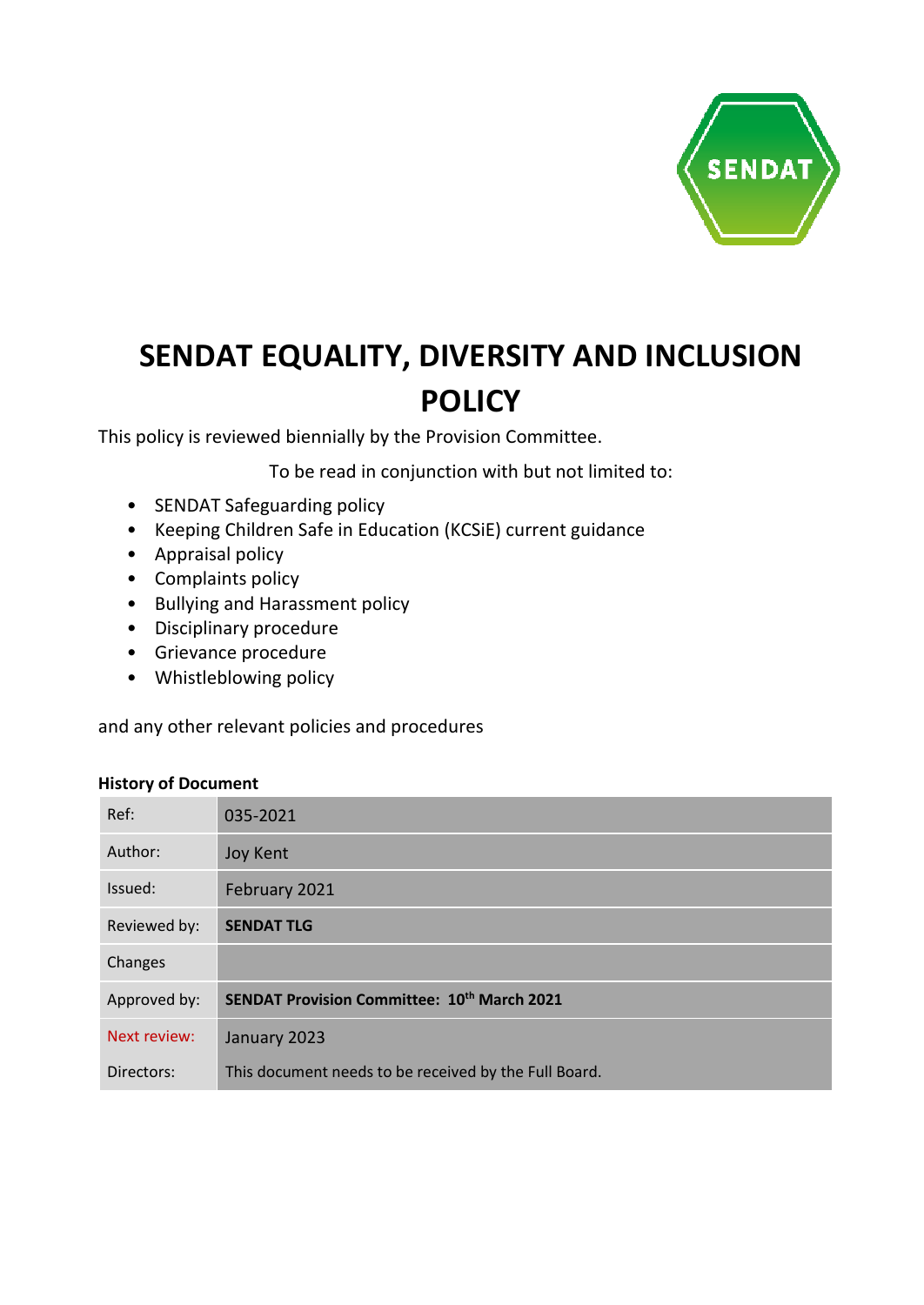

## **Contents**

| 1 | <b>Statement of Intent</b>                                 | $\overline{2}$ |
|---|------------------------------------------------------------|----------------|
| 2 | Principles                                                 | 2              |
| 3 | <b>General Responsibilities</b>                            | 3              |
| 4 | <b>SENDAT Students</b>                                     | 4              |
|   | 4.1 Monitoring and Review                                  | 4              |
|   | 4.2 Promoting equality through the curriculum              | 4              |
| 5 | SENDAT Staff, Casual Workers and Volunteers                | 6              |
|   | 5.1 Staff recruitment                                      | 6              |
|   | 5.2 Training and staff development                         | 6              |
|   | 5.3 Monitoring and review                                  | 6              |
|   | 5.4 Employee, Casual Worker and Volunteer responsibilities | 8              |
| 6 | Ethos and atmosphere                                       | 8              |

## **SENDAT Equality, Diversity and Inclusion Policy**

## **1. STATEMENT OF INTENT**

SENDAT is a Multi Academy Trust specialising in the care and education of young people with Special Educational Needs and Disabilities. This policy should be considered in the light of this context and the complexity of need that is accommodated within the Trust and its constituent Schools / Alternative Provisions (APs).

## **2. PRINCIPLES**

This policy describes the way in which SENDAT will meet the requirements of the Equality Act 2010 with regard to the protected characteristics of age, disability, gender reassignment, gender identity, marriage and civil partnership, pregnancy and maternity, race (including colour, nationality and ethnic or national origin), religion or belief, sex and sexual orientation, social / economic status.

This policy will be applied to all staff, volunteer workers and students at SENDAT Schools / Alternative Provisions (APs).

This policy outlines the commitment of SENDAT Board of Directors, Senior and Middle Leaders to ensure that equal treatment and equality of opportunity is available to all members of the SENDAT community of Schools/APS. This means not simply treating everybody the same, but understanding and seeking to remove barriers and any teaching, working or other practices which could lead to unequal outcomes for individuals or different groups of students and/or staff in SENDAT Schools/APs. It also means celebrating and valuing the diversity, achievements and strengths of all members of SENDAT School/AP communities. These include:

- Students
- Teaching staff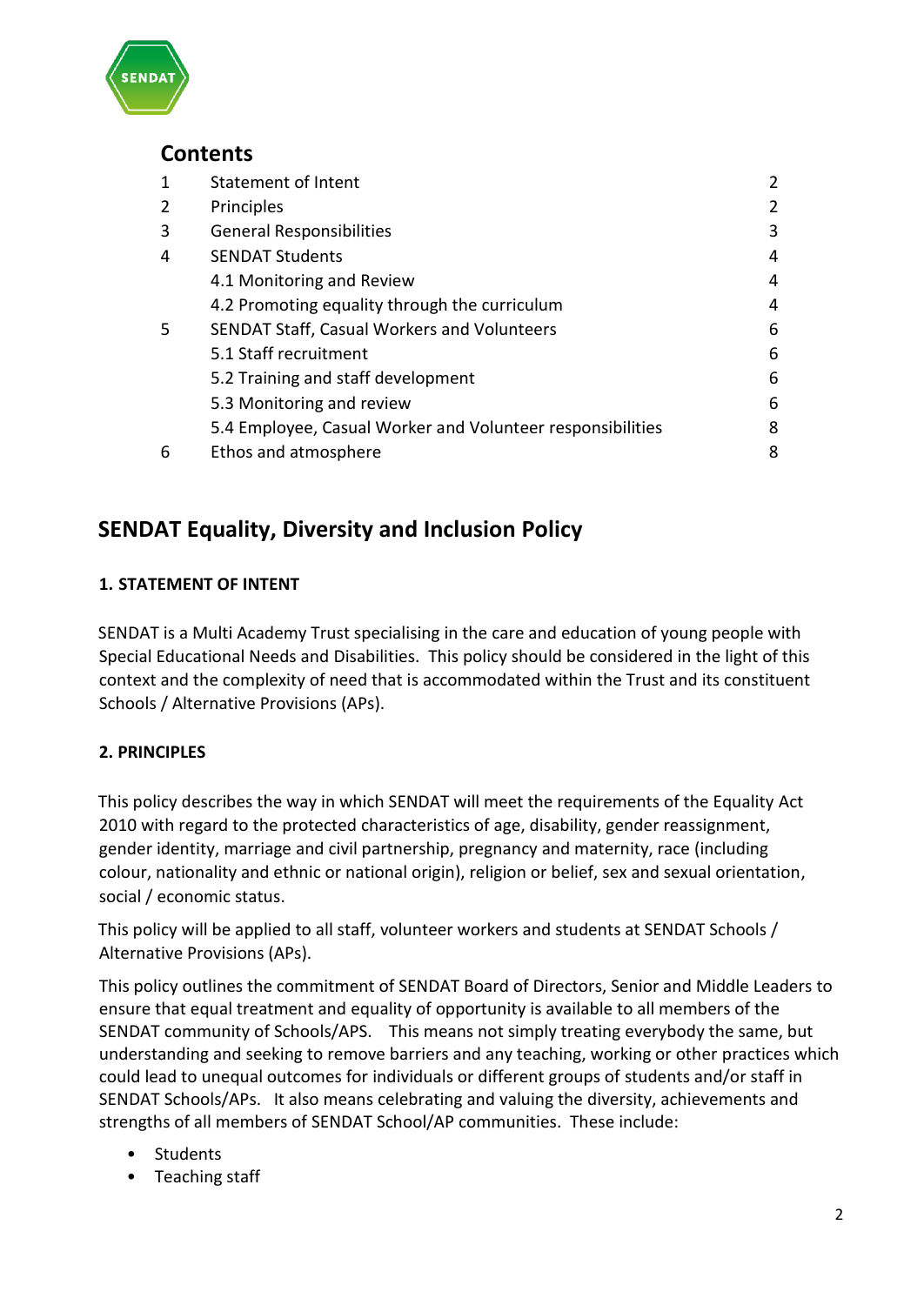

- Support staff
- Casual workers
- Volunteers
- Staff on work experience or training placements
- Parents/carers
- SENDAT Directors and Local Academy Board (LAB) members
- Multi-agency staff linked to the staff
- Visitors to the Trust
- Students on placement

SENDAT Directors and Leadership teams believe that equality within SENDAT Schools / APS should permeate all aspects of school life. Equality, diversity and inclusion is the responsibility of every member of the SENDAT Central Trust team and every member of the SENDAT School / AP community. Every member of the SENDAT community should feel safe, secure, valued and of equal worth.

At SENDAT, equality is a key principle for treating all people equally, irrespective of their gender, gender identity, ethnicity, disability, religious beliefs, sexual orientations, age, social / economic status or any other recognised area of discrimination. This is not simply treating everybody the same, but recognising and removing barriers to ensure equality of opportunity.

The philosophy of SENDAT is to enhance the range of experiences available to our students and staff and offer them increasing opportunities for personal, social, intellectual and physical development. Linked to this, we will continue to work with the wider community to ensure SENDAT has a central place within it.

We believe that improving the quality of education will be an ongoing process which involves monitoring and evaluation, leading to enhancement of best practice. We embrace the use of new technology to provide new opportunities for learning and teaching.

## **3. RESPONSIBILITIES**

Equality, diversity and inclusion is identified as an area requiring careful and ongoing monitoring in our Trust and Schools' Development plans (SDPs) and due regard is given to promotion of all aspects of equality and diversity within the SDP.

The Headteacher/Head of School will be the person responsible for coordinating the monitoring and evaluation of equality and diversity in each School/AP. This responsibility includes (but is not limited to):

- Providing updates on Equalities legislation and the School/AP's responsibilities in this regard; leading discussions, arranging training (see section 5.2 below) and keeping staff updated in designated staff meetings;
- Providing support and opportunities to discuss and promote equality and diversity within the School/AP and wider SENDAT community.
- Working closely with the designated link member of the SENDAT Board or Local Academy Board (LAB) with responsibility for the oversight of equality and diversity (see sections 4.1 and 5.3 below).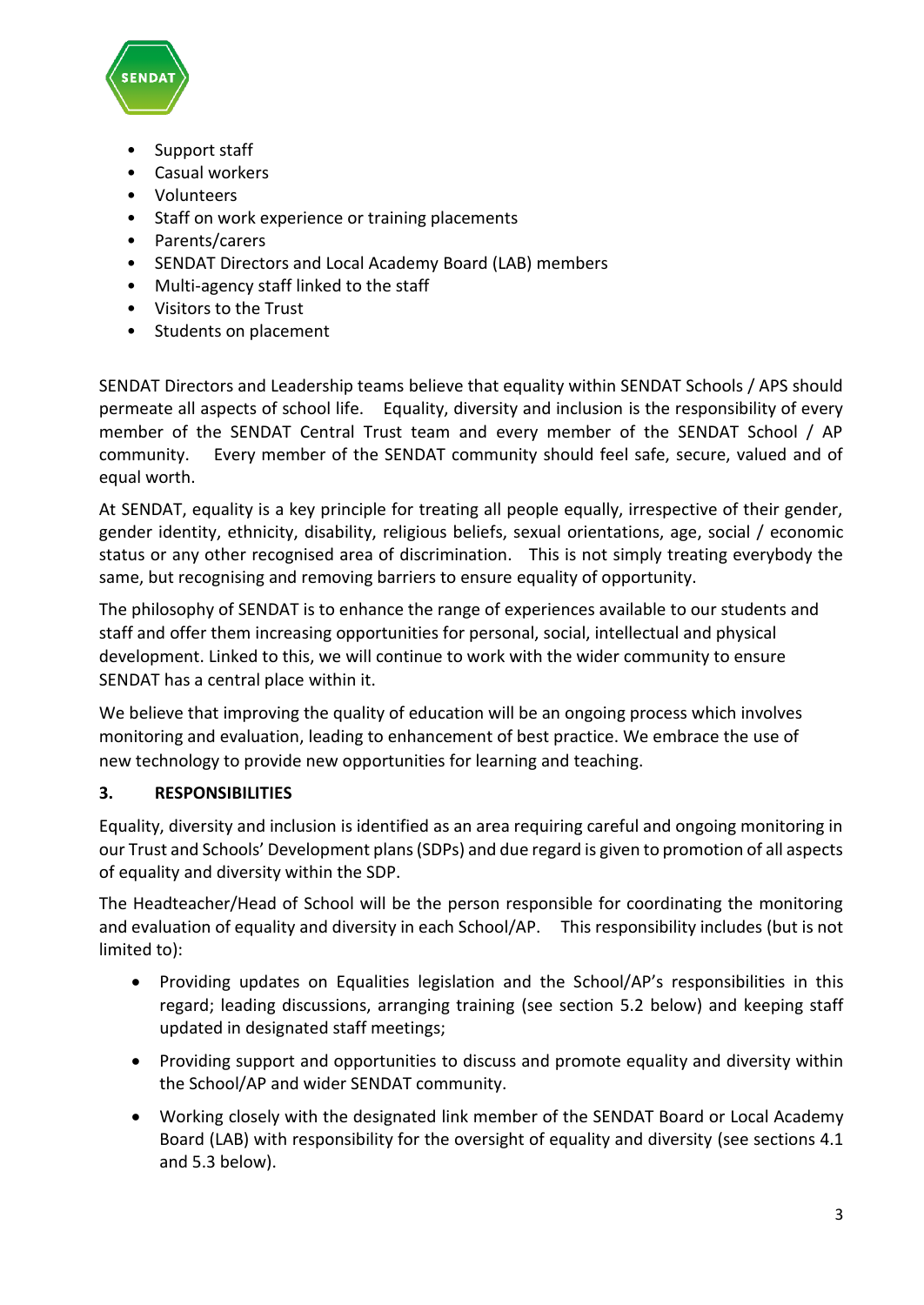

• Providing active support to processes and activities which monitor the impact and success of this policy.

All employees have an individual and collective responsibility to comply with Equality legislation and to uphold the SENDAT Equality, Diversity and Inclusion policy (see section 5.4 below).

## **4. SENDAT STUDENTS**

#### **4.1 MONITORING AND REVIEW**

SENDAT Directors will regularly review the impact of the Trust's Equality, Diversity and Inclusion, and related policies on the needs, entitlements and outcomes for students and parents/carers. The Board will look at the balance within Trust leadership groups for diversity.

Particular attention will be given to assessing the impact of SENDAT policies on the attainment and other outcomes of students from different groups, such as Looked After Children, Free School Meals children, boy/girls.

SENDAT Leadership teams will make regular assessments of students' learning and use this information to track students' progress as they move through SENDAT Schools/APs. As part of this process, SENDAT Leadership teams will regularly monitor the performance of different groups, to ensure that all individuals and groups of students are making the best possible progress. This information will be used to inform future teaching and learning plans and Risk Benefit Assessments (RBAs) where appropriate. Resources are available to support groups of students where the information suggests that there is an additional need or needs. SENDAT Directors and Local Academy Board (LAB) members receive regular updates on students' educational attainment and other outcomes.

SENDAT Schools'/APs' performance information is compared to national and Local Authority data, to ensure that students are making the best possible progress when compared to all schools, and to schools in similar circumstances.

In addition to monitoring student performance information, SENDAT Directors and Leadership teams also regularly monitor a range of other information. This relates to:

- Exclusions and truancy
- Incidents of racism, homophobia, transphobia, disability and sexist incidents and all forms of bullying;
- Parental involvement
- Participation in extra curricula activities
- **Attendance**

These monitoring activities enable SENDAT Schools/APs to identify any differences in student performance. This allows Schools/APs to take appropriate action to meet the needs of specific groups and to set targets in strategic plans, to facilitate and support the necessary improvements.

#### **4.2 PROMOTING EQUALITY THROUGH THE CURRICULUM**

**Learning and Teaching**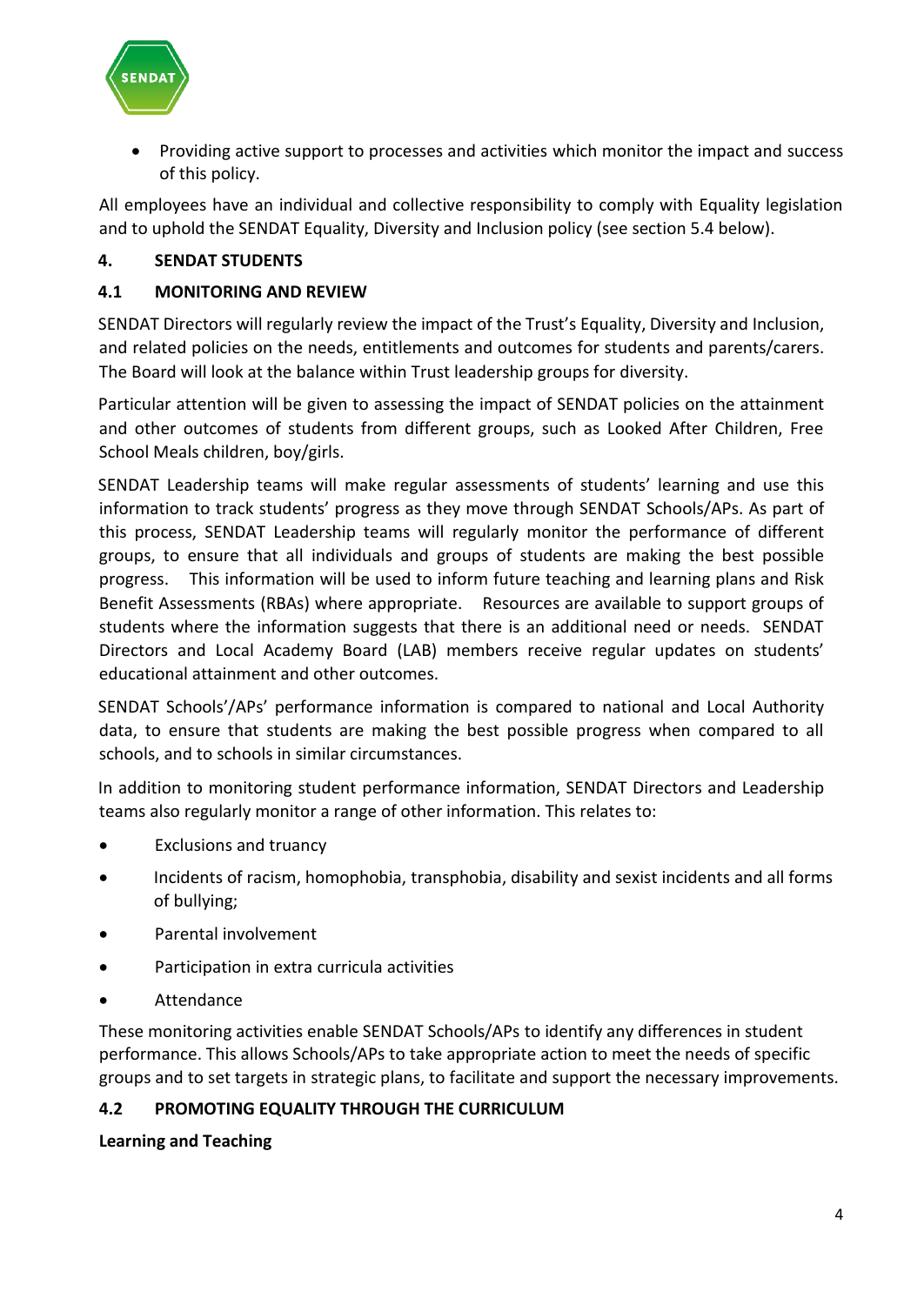

SENDAT aims to provide all its students with the opportunity to succeed, and to reach the highest level of personal achievement. To do this, teaching and learning will:

- a. Ensure quality of access for all students and prepare them for life in a diverse society;
- b. Use materials that reflect a range of cultural backgrounds, without stereotyping;
- c. Promote attitudes and values that will challenge discriminatory behaviour;
- d. Provide opportunities for students to appreciate their own culture and religions and celebrate the diversity of other cultures;
- e. Use a range of sensitive teaching strategies when teaching about different cultural and religious traditions;
- f. Develop students' advocacy skills so that they can detect bias, challenge discrimination, leading to justice and equality;
- g. Ensure that PSHE and Citizenship cover issues of equalities, diversity, religion, human rights and inclusion; as well as ensuring that different types of family (including families with lesbian, gay, bi-sexual or transgender parents) are presented as of equal value.
- h. Celebrate diversity and promote the contribution of different ethnic groups to the curriculum area as well as profiling the positive contributions made to society by other minority groups, such as lesbian, gay, bi-sexual and transgender people;
- i. Seek to involve all parents in supporting their child's education;
- j. Provide educational visits and extra-curricular activities that involve all student groupings;
- k. Take account of the performance of all students when planning for future learning and settling challenging targets;
- l. Make best use of all available resources to support the learning of all groups of students;
- m. Ensure access to all to outside areas e.g. Forest Schools.

#### **Learning Environment**

There is a consistently high expectation of all students regardless of age, gender, ethnicity, ability, social background and sexual orientation. To secure the best possible outcomes for all our young people, we recognise the importance of:

- a. Teacher enthusiasm as a vital factor in achieving a high level of motivation and good results from all students;
- b. Other adults (e.g. volunteers and other visitors) in the school who will try to provide good, positive role models in their approach to all issues relating to equality of opportunity;
- c. Meeting all students' learning needs including the more able through carefully assessed and administered programmes of work (see SEN policy and Disability Equality Scheme);
- d. Providing an environment in which all students have equal access to all facilities and resources;
- e. Creating an environment where all students are encouraged to be actively involved in their own learning;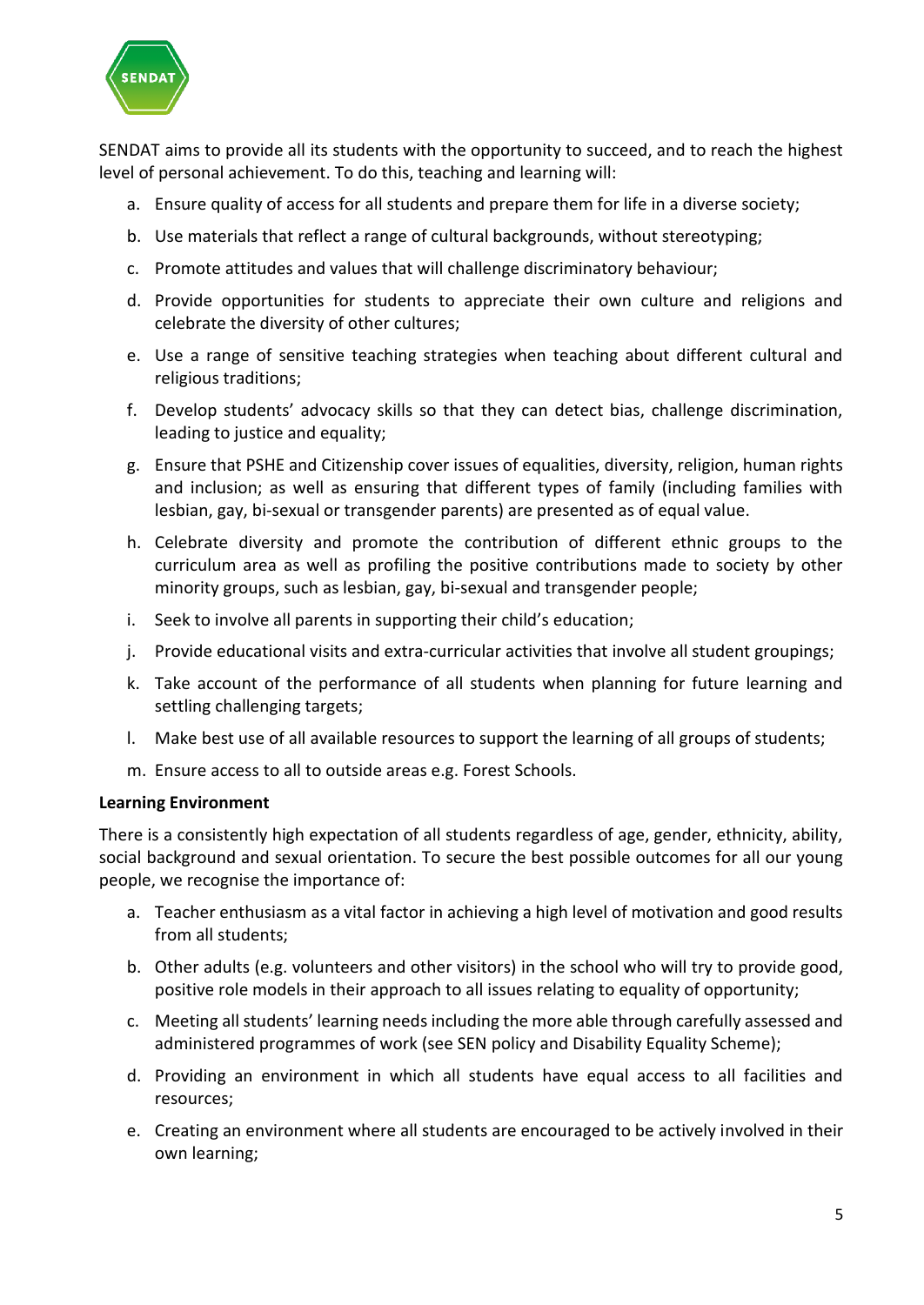

f. Using a range of teaching methods throughout the Trust to ensure that effective learning takes place at all stages for all students.

## **Curriculum**

At SENDAT, we aim to ensure that:

- a. Planning reflects the Trust's commitment to equality in all subject areas and cross curricular themes promoting positive attitudes to equality and diversity;
- b. All students have opportunities to explore concepts and issues relating to identity and equality;
- c. Steps are taken to ensure that all students have access to mainstream curriculum by taking into account the cultural and lifestyle backgrounds of all students, their linguistic needs are taken into account and their learning styles are considered.
- d. All students have access to appropriate qualifications which recognise attainment and achievement and promote progression.

#### **5. SENDAT STAFF, CASUAL WORKERS AND VOLUNTEERS**

#### **5.1 STAFF RECRUITMENT**

All posts will be advertised formally and open to the widest possible pool of applicants. Targeted recruitment will be considered with regard to under-represented groups;

All those involved in recruitment and selection will be trained and aware of what they should do to avoid discrimination and ensure good practice which takes account of equalities through the recruitment and selection process;

Steps are taken to encourage all staff colleagues to apply for positions at all levels of the Trust and its constituent schools and to apply for more senior posts.

All supply staff are made aware of Equality, Diversity and Inclusion policies and practices;

#### **5.2 TRAINING AND STAFF DEVELOPMENT**

Equality, diversity and inclusion training is embedded in training and other CPD activities across the Trust, including:

- Induction and Probation training programme, as detailed in the SENDAT Induction and Training policy and procedure.
- PD day programme (annual update)
- CPD (part of rolling three-year programme)

Training will take the form of face-to-face sessions, combined with on-line training. Face-to face training will include education about SENDAT policies and discussions around implementation and monitoring of those policies. The purpose of Equality, Diversity and Inclusion training will be to:

- a. Educate staff about what equality and diversity means and how it affects individuals;
- b. Identify barriers that can prevent equality from being realised, such as prejudice; stereotyping, victimisation and harassment;
- c. Identify key legislation and both employers' and employees' responsibilities in relation to it;
- d. The Equality Act 2020 and the protected characteristics that form the basis of the law;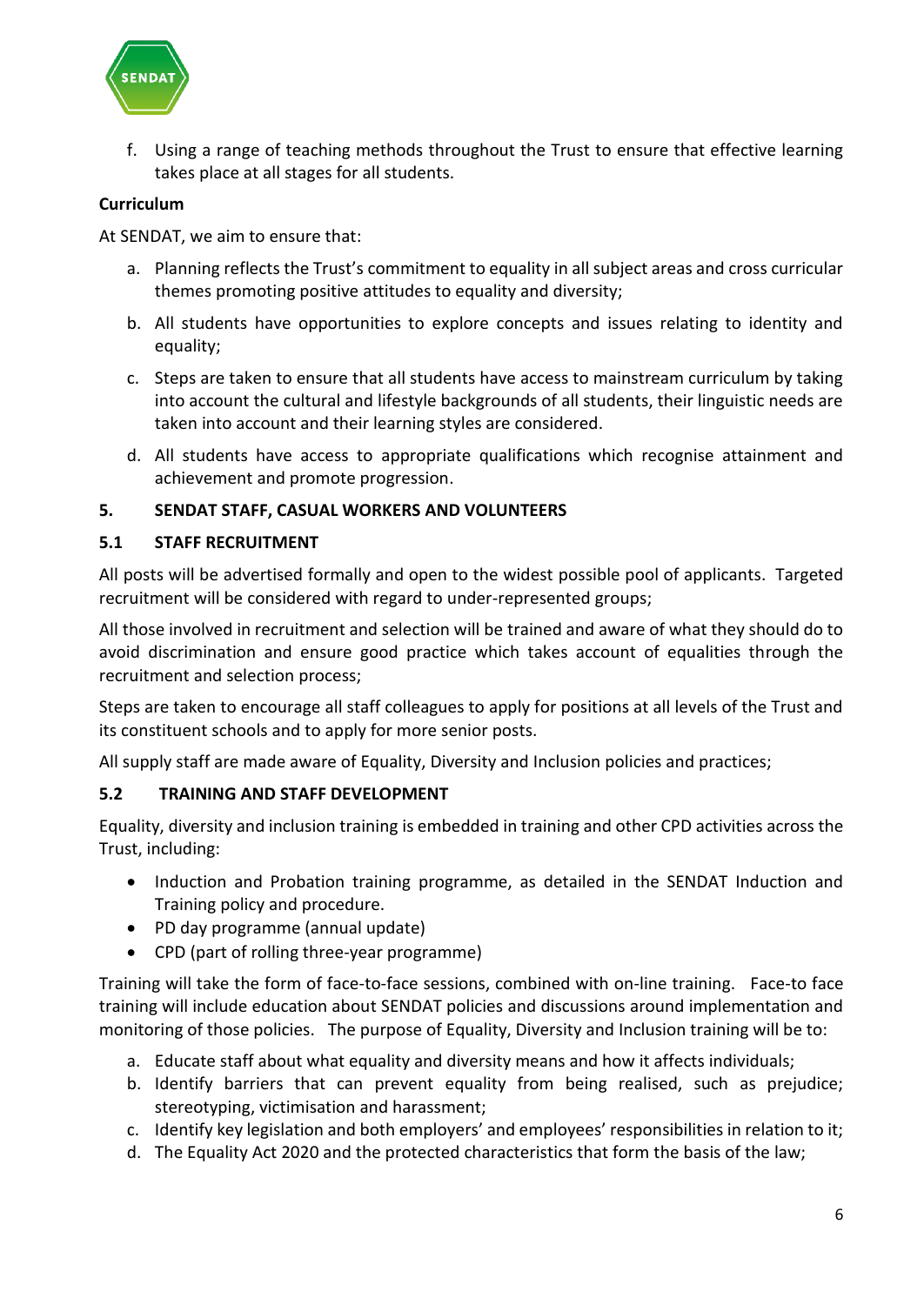

e. Educate staff about the specifics of SENDAT Equality, Diversity and Inclusion policy and how it should be implemented and monitored.

Decisions concerning staff career development e.g. promotion and/or secondment opportunities will be based on merit (apart from in any necessary and limited exemptions and exceptions allowed under the Equality Act or other relevant legislation).

## **5.3 MONITORING AND REVIEW**

Equality, diversity and inclusion in employment is identified as an area requiring careful and ongoing monitoring across the Trust. The Headteacher / Head of School / AP, as the person responsible for overseeing and co-ordinating implementation and monitoring of this policy in each School / AP, will promote an ethos and atmosphere where behaviour which fails to uphold this policy is unacceptable and will not be tolerated (see section 6 below).

## **The Headteacher / Head of School/AP will:**

- Ensure that Equality, Diversity and Inclusion is a standard agenda item for Senior Leadership (SLT) and Educational Management (EMT) team meetings, leading and supporting discussions.
- Provide updates on Equalities legislation and the school's responsibilities in this regard;
- Provide support to discuss and promote equalities within the school community.
- Work closely with the designated member of the SENDAT Board and/or LAB.
- Provide active support to processes and activities which monitor the impact and success of the policy.
- Investigate complaints of bullying, harassment, victimisation and unlawful discrimination by fellow employees, students, parents, visitors or any others in the course of SENDAT's work activities.

Such acts will be dealt with as misconduct under the SENDAT Grievance and/or disciplinary procedures and appropriate action will be taken. Particularly serious complaints could amount to gross misconduct and lead to dismissal without notice. Details of the SENDAT Grievance and Disciplinary procedures can be found on SharePoint:

[https://priorysuffolksch.sharepoint.com/sites/SENDATHRpolicies/Shared%20Documents/](https://priorysuffolksch.sharepoint.com/sites/SENDATHRpolicies/Shared%20Documents/Forms/AllItems.aspx?viewid=0a00574b%2Dce8a%2D4013%2D9cec%2D1f8104d8c1df&id=%2Fsites%2FSENDATHRpolicies%2FShared%20Documents%2F01%20HR%20Finance%20S%26P%20H%26S%20policies) [Forms/AllItems.aspx?viewid=0a00574b%2Dce8a%2D4013%2D9cec%2D1f8104d8c1df&id=](https://priorysuffolksch.sharepoint.com/sites/SENDATHRpolicies/Shared%20Documents/Forms/AllItems.aspx?viewid=0a00574b%2Dce8a%2D4013%2D9cec%2D1f8104d8c1df&id=%2Fsites%2FSENDATHRpolicies%2FShared%20Documents%2F01%20HR%20Finance%20S%26P%20H%26S%20policies) [%2Fsites%2FSENDATHRpolicies%2FShared%20Documents%2F01%20HR%20Finance%20S](https://priorysuffolksch.sharepoint.com/sites/SENDATHRpolicies/Shared%20Documents/Forms/AllItems.aspx?viewid=0a00574b%2Dce8a%2D4013%2D9cec%2D1f8104d8c1df&id=%2Fsites%2FSENDATHRpolicies%2FShared%20Documents%2F01%20HR%20Finance%20S%26P%20H%26S%20policies) [%26P%20H%26S%20policies](https://priorysuffolksch.sharepoint.com/sites/SENDATHRpolicies/Shared%20Documents/Forms/AllItems.aspx?viewid=0a00574b%2Dce8a%2D4013%2D9cec%2D1f8104d8c1df&id=%2Fsites%2FSENDATHRpolicies%2FShared%20Documents%2F01%20HR%20Finance%20S%26P%20H%26S%20policies)

Further, sexual harassment may amount to both an employment rights matter and a criminal mater, such as in sexual assault allegations. In addition, harassment under the Protection from Harassment Act 1997 – which is not limited to circumstances where harassment relates to a protected characteristic – is a criminal offence.